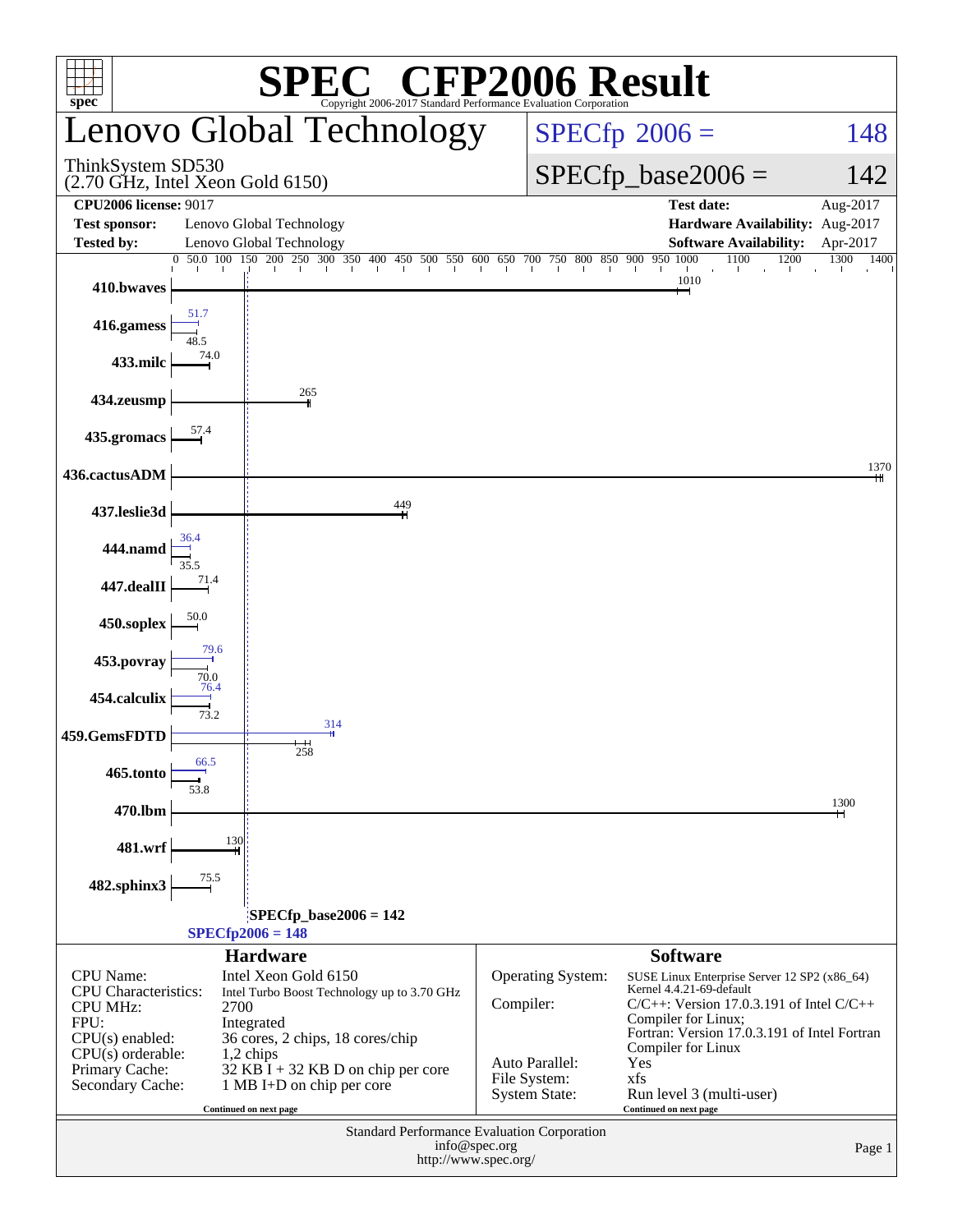

# enovo Global Technology

#### ThinkSystem SD530

(2.70 GHz, Intel Xeon Gold 6150)

### $SPECfp2006 = 148$  $SPECfp2006 = 148$

### $SPECfp\_base2006 =$

| <b>CPU2006 license: 9017</b>                                               |                                                                                                                     |                                                            | <b>Test date:</b><br>Aug-2017             |
|----------------------------------------------------------------------------|---------------------------------------------------------------------------------------------------------------------|------------------------------------------------------------|-------------------------------------------|
| <b>Test sponsor:</b>                                                       | Lenovo Global Technology                                                                                            |                                                            | Hardware Availability: Aug-2017           |
| <b>Tested by:</b>                                                          | Lenovo Global Technology                                                                                            |                                                            | <b>Software Availability:</b><br>Apr-2017 |
| L3 Cache:<br>Other Cache:<br>Memory:<br>Disk Subsystem:<br>Other Hardware: | 24.75 MB I+D on chip per chip<br>None<br>384 GB (12 x 32 GB 2Rx4 PC4-2666V-R)<br>$1 \times 800$ GB SATA SSD<br>None | <b>Base Pointers:</b><br>Peak Pointers:<br>Other Software: | $64$ -bit<br>$32/64$ -bit<br>None         |

| Results Tavic     |                                                                                                          |              |                |       |                |       |                |              |                |              |                |              |
|-------------------|----------------------------------------------------------------------------------------------------------|--------------|----------------|-------|----------------|-------|----------------|--------------|----------------|--------------|----------------|--------------|
|                   | <b>Base</b>                                                                                              |              |                |       |                |       | <b>Peak</b>    |              |                |              |                |              |
| <b>Benchmark</b>  | <b>Seconds</b>                                                                                           | <b>Ratio</b> | <b>Seconds</b> | Ratio | <b>Seconds</b> | Ratio | <b>Seconds</b> | <b>Ratio</b> | <b>Seconds</b> | <b>Ratio</b> | <b>Seconds</b> | <b>Ratio</b> |
| 410.bwayes        | 13.5                                                                                                     | 1010         | 13.5           | 1010  | 13.8           | 981   | 13.5           | 1010         | 13.5           | <b>1010</b>  | 13.8           | 981          |
| $416$ .gamess     | 404                                                                                                      | 48.5         | 403            | 48.5  | 404            | 48.5  | 379            | 51.7         | 379            | 51.7         | 379            | 51.7         |
| $433$ .milc       | 124                                                                                                      | 74.1         | 126            | 72.8  | 124            | 74.0  | 124            | 74.1         | 126            | 72.8         | <u>124</u>     | 74.0         |
| $434$ . zeusmp    | 33.9                                                                                                     | 269          | 34.5           | 264   | 34.3           | 265   | 33.9           | 269          | 34.5           | 264          | 34.3           | 265          |
| $435.$ gromacs    | 124                                                                                                      | 57.4         | 125            | 57.1  | 124            | 57.5  | 124            | 57.4         | 125            | 57.1         | 124            | 57.5         |
| 436.cactusADM     | 8.69                                                                                                     | 1370         | 8.66           | 1380  | 8.74           | 1370  | 8.69           | 1370         | 8.66           | 1380         | 8.74           | 1370         |
| 437.leslie3d      | 21.0                                                                                                     | 447          | 21.0           | 449   | 20.6           | 457   | 21.0           | 447          | 21.0           | 449          | 20.6           | 457          |
| 444.namd          | 226                                                                                                      | 35.5         | 226            | 35.5  | 226            | 35.5  | 220            | 36.4         | 220            | 36.4         | 220            | 36.4         |
| 447.dealII        | 160                                                                                                      | 71.5         | 161            | 71.2  | 160            | 71.4  | 160            | 71.5         | 161            | 71.2         | <b>160</b>     | 71.4         |
| $450$ .soplex     | 167                                                                                                      | 49.8         | 167            | 50.0  | 167            | 50.0  | 167            | 49.8         | 167            | 50.0         | 167            | 50.0         |
| 453.povray        | 76.0                                                                                                     | 70.0         | 76.0           | 70.0  | 76.2           | 69.8  | 66.9           | 79.5         | 66.8           | 79.6         | 66.8           | <u>79.6</u>  |
| 454.calculix      | 112                                                                                                      | 73.5         | 113            | 73.2  | 113            | 73.0  | 108            | 76.4         | 108            | 76.4         | 109            | 75.7         |
| 459.GemsFDTD      | 41.1                                                                                                     | 258          | 39.5           | 269   | 44.2           | 240   | 33.7           | 315          | 34.3           | 309          | 33.8           | 314          |
| $465$ .tonto      | 190                                                                                                      | 51.9         | 183            | 53.8  | 181            | 54.2  | 148            | 66.4         | 147            | 66.7         | 148            | 66.5         |
| 470.1bm           | 10.5                                                                                                     | 1310         | 10.5           | 1300  | 10.6           | 1290  | 10.5           | 1310         | 10.5           | 1300         | 10.6           | 1290         |
| 481.wrf           | 91.0                                                                                                     | 123          | 85.8           | 130   | 84.8           | 132   | 91.0           | 123          | 85.8           | <b>130</b>   | 84.8           | 132          |
| $482$ .sphinx $3$ | 258                                                                                                      | 75.5         | 259            | 75.3  | 258            | 75.7  | 258            | 75.5         | 259            | 75.3         | 258            | 75.7         |
|                   | Results appear in the order in which they were run. Bold underlined text indicates a median measurement. |              |                |       |                |       |                |              |                |              |                |              |

#### **[Results Table](http://www.spec.org/auto/cpu2006/Docs/result-fields.html#ResultsTable)**

### **[Operating System Notes](http://www.spec.org/auto/cpu2006/Docs/result-fields.html#OperatingSystemNotes)**

Stack size set to unlimited using "ulimit -s unlimited"

### **[Platform Notes](http://www.spec.org/auto/cpu2006/Docs/result-fields.html#PlatformNotes)**

BIOS Configuration: Choose Operating Mode set to Maximum Performance LLC dead line alloc set to Disable Patrol Scrub set to Disable DCU Streamer Prefetcher set to Disable DCA set to Enable Hyper-Threading set to Disable Sysinfo program /home/cpu2006-1.2-ic17.0u3/config/sysinfo.rev6993 Revision 6993 of 2015-11-06 (b5e8d4b4eb51ed28d7f98696cbe290c1) running on stark-02-02 Mon Aug 7 01:48:06 2017 Continued on next page

> Standard Performance Evaluation Corporation [info@spec.org](mailto:info@spec.org) <http://www.spec.org/>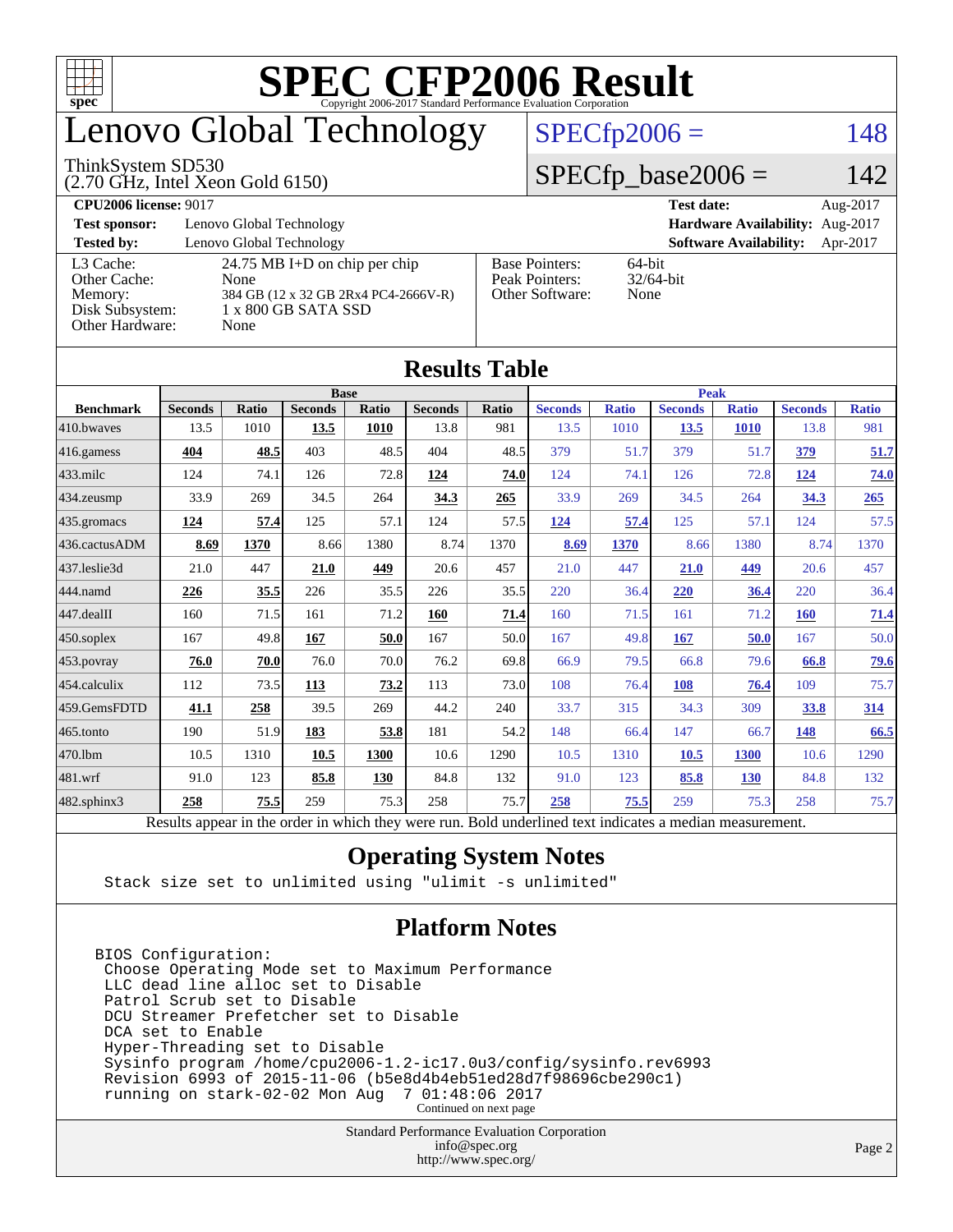

# enovo Global Technology

ThinkSystem SD530

(2.70 GHz, Intel Xeon Gold 6150)

 $SPECTp2006 = 148$ 

 $SPECTp\_base2006 = 142$ 

#### **[CPU2006 license:](http://www.spec.org/auto/cpu2006/Docs/result-fields.html#CPU2006license)** 9017 **[Test date:](http://www.spec.org/auto/cpu2006/Docs/result-fields.html#Testdate)** Aug-2017

**[Test sponsor:](http://www.spec.org/auto/cpu2006/Docs/result-fields.html#Testsponsor)** Lenovo Global Technology **[Hardware Availability:](http://www.spec.org/auto/cpu2006/Docs/result-fields.html#HardwareAvailability)** Aug-2017 **[Tested by:](http://www.spec.org/auto/cpu2006/Docs/result-fields.html#Testedby)** Lenovo Global Technology **[Software Availability:](http://www.spec.org/auto/cpu2006/Docs/result-fields.html#SoftwareAvailability)** Apr-2017

#### **[Platform Notes \(Continued\)](http://www.spec.org/auto/cpu2006/Docs/result-fields.html#PlatformNotes)**

Standard Performance Evaluation Corporation [info@spec.org](mailto:info@spec.org) This section contains SUT (System Under Test) info as seen by some common utilities. To remove or add to this section, see: <http://www.spec.org/cpu2006/Docs/config.html#sysinfo> From /proc/cpuinfo model name : Intel(R) Xeon(R) Gold 6150 CPU @ 2.70GHz 2 "physical id"s (chips) 36 "processors" cores, siblings (Caution: counting these is hw and system dependent. The following excerpts from /proc/cpuinfo might not be reliable. Use with caution.) cpu cores : 18 siblings : 18 physical 0: cores 0 1 2 3 4 8 9 10 11 16 17 18 19 20 24 25 26 27 physical 1: cores 0 1 2 3 4 8 9 10 11 16 17 18 19 20 24 25 26 27 cache size : 25344 KB From /proc/meminfo<br>MemTotal: 395892528 kB HugePages\_Total: 0 Hugepagesize: 2048 kB From /etc/\*release\* /etc/\*version\* SuSE-release: SUSE Linux Enterprise Server 12 (x86\_64) VERSION = 12 PATCHLEVEL = 2 # This file is deprecated and will be removed in a future service pack or release. # Please check /etc/os-release for details about this release. os-release: NAME="SLES" VERSION="12-SP2" VERSION\_ID="12.2" PRETTY\_NAME="SUSE Linux Enterprise Server 12 SP2" ID="sles" ANSI\_COLOR="0;32" CPE\_NAME="cpe:/o:suse:sles:12:sp2" uname -a: Linux stark-02-02 4.4.21-69-default #1 SMP Tue Oct 25 10:58:20 UTC 2016 (9464f67) x86\_64 x86\_64 x86\_64 GNU/Linux run-level 3 Aug 7 01:44 SPEC is set to: /home/cpu2006-1.2-ic17.0u3 Filesystem Type Size Used Avail Use% Mounted on<br>
/dev/sda4 xfs 689G 68G 622G 10% /home /dev/sda4 xfs 689G 68G 622G 10% /home Additional information from dmidecode: Warning: Use caution when you interpret this section. The 'dmidecode' program Continued on next page

<http://www.spec.org/>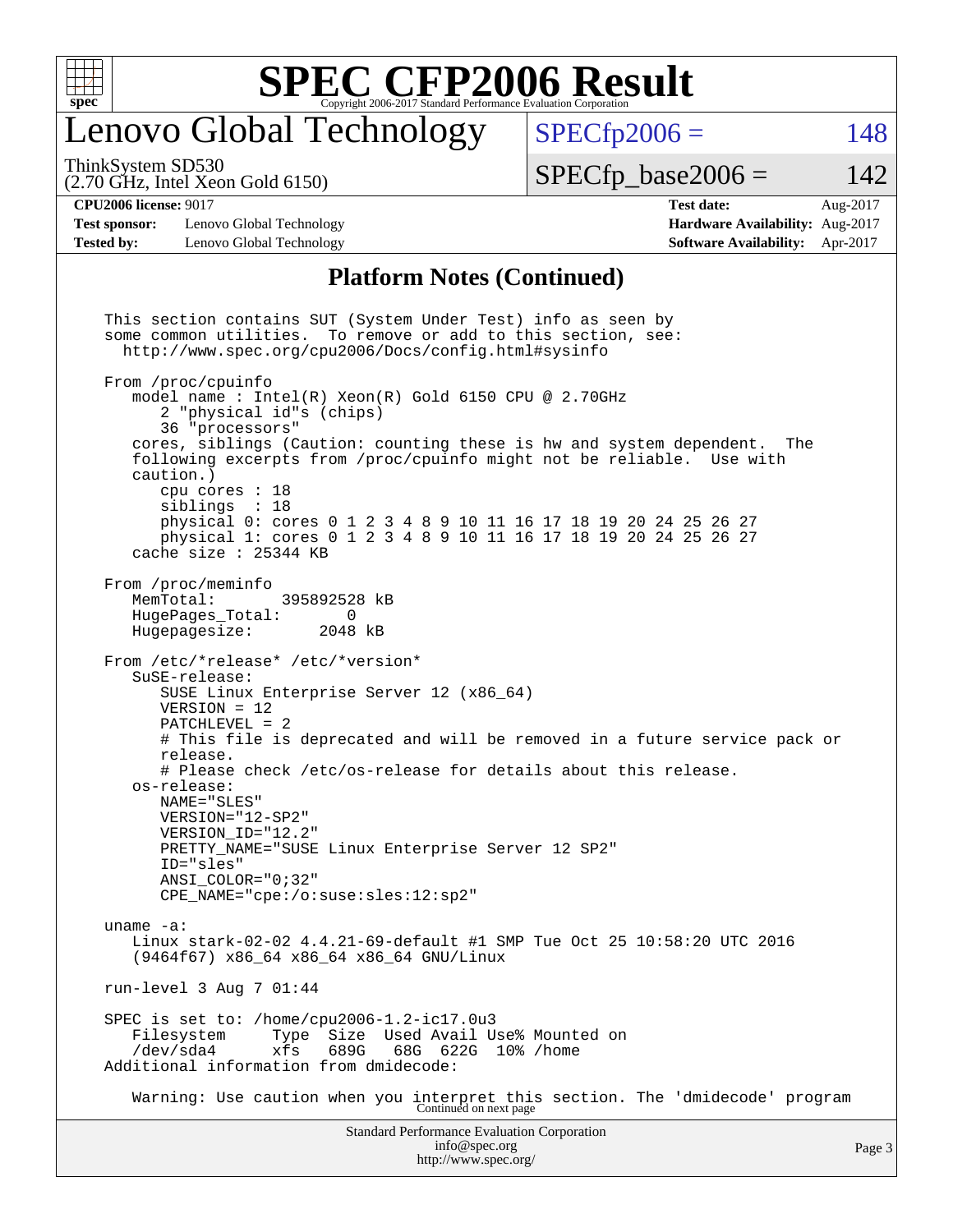

# enovo Global Technology

ThinkSystem SD530

 $SPECTp2006 = 148$ 

(2.70 GHz, Intel Xeon Gold 6150)

 $SPECTp\_base2006 = 142$ 

**[Test sponsor:](http://www.spec.org/auto/cpu2006/Docs/result-fields.html#Testsponsor)** Lenovo Global Technology **[Hardware Availability:](http://www.spec.org/auto/cpu2006/Docs/result-fields.html#HardwareAvailability)** Aug-2017 **[Tested by:](http://www.spec.org/auto/cpu2006/Docs/result-fields.html#Testedby)** Lenovo Global Technology **[Software Availability:](http://www.spec.org/auto/cpu2006/Docs/result-fields.html#SoftwareAvailability)** Apr-2017

**[CPU2006 license:](http://www.spec.org/auto/cpu2006/Docs/result-fields.html#CPU2006license)** 9017 **[Test date:](http://www.spec.org/auto/cpu2006/Docs/result-fields.html#Testdate)** Aug-2017

#### **[Platform Notes \(Continued\)](http://www.spec.org/auto/cpu2006/Docs/result-fields.html#PlatformNotes)**

 reads system data which is "intended to allow hardware to be accurately determined", but the intent may not be met, as there are frequent changes to hardware, firmware, and the "DMTF SMBIOS" standard.

 BIOS Lenovo -[TEE113J-1.00]- 06/03/2017 Memory: 4x NO DIMM NO DIMM 12x Samsung M393A4K40BB2-CTD 32 GB 2 rank 2666 MHz

(End of data from sysinfo program)

#### **[General Notes](http://www.spec.org/auto/cpu2006/Docs/result-fields.html#GeneralNotes)**

Environment variables set by runspec before the start of the run: KMP\_AFFINITY = "granularity=fine,compact" LD\_LIBRARY\_PATH = "/home/cpu2006-1.2-ic17.0u3/lib/ia32:/home/cpu2006-1.2-ic17.0u3/lib/intel64:/home/cpu2006-1.2-ic17.0u3/sh10.2" OMP NUM THREADS = "36"

 Binaries compiled on a system with 1x Intel Core i7-4790 CPU + 32GB RAM memory using Redhat Enterprise Linux 7.2 Transparent Huge Pages disabled with: echo never > /sys/kernel/mm/transparent\_hugepage/enabled Filesystem page cache cleared with: shell invocation of 'sync; echo 3 > /proc/sys/vm/drop\_caches' prior to run

### **[Base Compiler Invocation](http://www.spec.org/auto/cpu2006/Docs/result-fields.html#BaseCompilerInvocation)**

[C benchmarks](http://www.spec.org/auto/cpu2006/Docs/result-fields.html#Cbenchmarks): [icc -m64](http://www.spec.org/cpu2006/results/res2017q4/cpu2006-20170919-50131.flags.html#user_CCbase_intel_icc_64bit_bda6cc9af1fdbb0edc3795bac97ada53)

[C++ benchmarks:](http://www.spec.org/auto/cpu2006/Docs/result-fields.html#CXXbenchmarks) [icpc -m64](http://www.spec.org/cpu2006/results/res2017q4/cpu2006-20170919-50131.flags.html#user_CXXbase_intel_icpc_64bit_fc66a5337ce925472a5c54ad6a0de310)

[Fortran benchmarks](http://www.spec.org/auto/cpu2006/Docs/result-fields.html#Fortranbenchmarks): [ifort -m64](http://www.spec.org/cpu2006/results/res2017q4/cpu2006-20170919-50131.flags.html#user_FCbase_intel_ifort_64bit_ee9d0fb25645d0210d97eb0527dcc06e)

[Benchmarks using both Fortran and C](http://www.spec.org/auto/cpu2006/Docs/result-fields.html#BenchmarksusingbothFortranandC): [icc -m64](http://www.spec.org/cpu2006/results/res2017q4/cpu2006-20170919-50131.flags.html#user_CC_FCbase_intel_icc_64bit_bda6cc9af1fdbb0edc3795bac97ada53) [ifort -m64](http://www.spec.org/cpu2006/results/res2017q4/cpu2006-20170919-50131.flags.html#user_CC_FCbase_intel_ifort_64bit_ee9d0fb25645d0210d97eb0527dcc06e)

### **[Base Portability Flags](http://www.spec.org/auto/cpu2006/Docs/result-fields.html#BasePortabilityFlags)**

 410.bwaves: [-DSPEC\\_CPU\\_LP64](http://www.spec.org/cpu2006/results/res2017q4/cpu2006-20170919-50131.flags.html#suite_basePORTABILITY410_bwaves_DSPEC_CPU_LP64) 416.gamess: [-DSPEC\\_CPU\\_LP64](http://www.spec.org/cpu2006/results/res2017q4/cpu2006-20170919-50131.flags.html#suite_basePORTABILITY416_gamess_DSPEC_CPU_LP64) 433.milc: [-DSPEC\\_CPU\\_LP64](http://www.spec.org/cpu2006/results/res2017q4/cpu2006-20170919-50131.flags.html#suite_basePORTABILITY433_milc_DSPEC_CPU_LP64) 434.zeusmp: [-DSPEC\\_CPU\\_LP64](http://www.spec.org/cpu2006/results/res2017q4/cpu2006-20170919-50131.flags.html#suite_basePORTABILITY434_zeusmp_DSPEC_CPU_LP64) 435.gromacs: [-DSPEC\\_CPU\\_LP64](http://www.spec.org/cpu2006/results/res2017q4/cpu2006-20170919-50131.flags.html#suite_basePORTABILITY435_gromacs_DSPEC_CPU_LP64) [-nofor\\_main](http://www.spec.org/cpu2006/results/res2017q4/cpu2006-20170919-50131.flags.html#user_baseLDPORTABILITY435_gromacs_f-nofor_main)

Continued on next page

Standard Performance Evaluation Corporation [info@spec.org](mailto:info@spec.org) <http://www.spec.org/>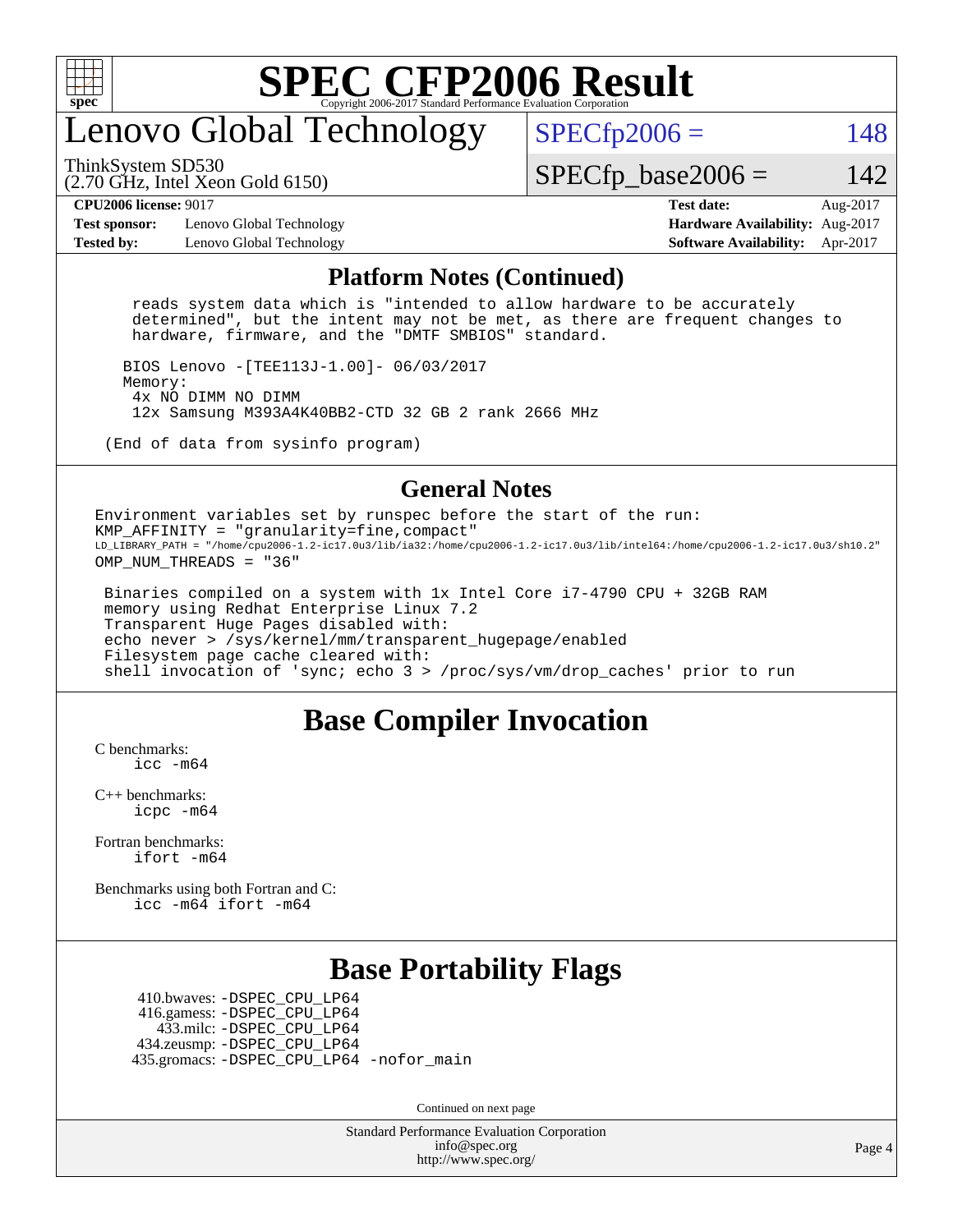

enovo Global Technology

ThinkSystem SD530

(2.70 GHz, Intel Xeon Gold 6150)

 $SPECTp2006 = 148$ 

 $SPECfp\_base2006 = 142$ 

**[Test sponsor:](http://www.spec.org/auto/cpu2006/Docs/result-fields.html#Testsponsor)** Lenovo Global Technology **[Hardware Availability:](http://www.spec.org/auto/cpu2006/Docs/result-fields.html#HardwareAvailability)** Aug-2017

**[CPU2006 license:](http://www.spec.org/auto/cpu2006/Docs/result-fields.html#CPU2006license)** 9017 **[Test date:](http://www.spec.org/auto/cpu2006/Docs/result-fields.html#Testdate)** Aug-2017 **[Tested by:](http://www.spec.org/auto/cpu2006/Docs/result-fields.html#Testedby)** Lenovo Global Technology **[Software Availability:](http://www.spec.org/auto/cpu2006/Docs/result-fields.html#SoftwareAvailability)** Apr-2017

# **[Base Portability Flags \(Continued\)](http://www.spec.org/auto/cpu2006/Docs/result-fields.html#BasePortabilityFlags)**

| 436.cactusADM: - DSPEC CPU LP64 - nofor main |                                                                |
|----------------------------------------------|----------------------------------------------------------------|
| 437.leslie3d: -DSPEC_CPU_LP64                |                                                                |
| 444.namd: - DSPEC CPU LP64                   |                                                                |
| 447.dealII: -DSPEC CPU LP64                  |                                                                |
| 450.soplex: -DSPEC_CPU_LP64                  |                                                                |
| 453.povray: -DSPEC_CPU_LP64                  |                                                                |
| 454.calculix: - DSPEC_CPU_LP64 -nofor_main   |                                                                |
| 459.GemsFDTD: - DSPEC_CPU_LP64               |                                                                |
| 465.tonto: -DSPEC CPU LP64                   |                                                                |
| 470.1bm: - DSPEC CPU LP64                    |                                                                |
|                                              | 481.wrf: -DSPEC CPU_LP64 -DSPEC_CPU_CASE_FLAG -DSPEC_CPU_LINUX |
| 482.sphinx3: -DSPEC CPU LP64                 |                                                                |

## **[Base Optimization Flags](http://www.spec.org/auto/cpu2006/Docs/result-fields.html#BaseOptimizationFlags)**

[C benchmarks](http://www.spec.org/auto/cpu2006/Docs/result-fields.html#Cbenchmarks):

[-xCORE-AVX2](http://www.spec.org/cpu2006/results/res2017q4/cpu2006-20170919-50131.flags.html#user_CCbase_f-xCORE-AVX2) [-ipo](http://www.spec.org/cpu2006/results/res2017q4/cpu2006-20170919-50131.flags.html#user_CCbase_f-ipo) [-O3](http://www.spec.org/cpu2006/results/res2017q4/cpu2006-20170919-50131.flags.html#user_CCbase_f-O3) [-no-prec-div](http://www.spec.org/cpu2006/results/res2017q4/cpu2006-20170919-50131.flags.html#user_CCbase_f-no-prec-div) [-parallel](http://www.spec.org/cpu2006/results/res2017q4/cpu2006-20170919-50131.flags.html#user_CCbase_f-parallel) [-qopt-prefetch](http://www.spec.org/cpu2006/results/res2017q4/cpu2006-20170919-50131.flags.html#user_CCbase_f-qopt-prefetch)

[C++ benchmarks:](http://www.spec.org/auto/cpu2006/Docs/result-fields.html#CXXbenchmarks) [-xCORE-AVX2](http://www.spec.org/cpu2006/results/res2017q4/cpu2006-20170919-50131.flags.html#user_CXXbase_f-xCORE-AVX2) [-ipo](http://www.spec.org/cpu2006/results/res2017q4/cpu2006-20170919-50131.flags.html#user_CXXbase_f-ipo) [-O3](http://www.spec.org/cpu2006/results/res2017q4/cpu2006-20170919-50131.flags.html#user_CXXbase_f-O3) [-no-prec-div](http://www.spec.org/cpu2006/results/res2017q4/cpu2006-20170919-50131.flags.html#user_CXXbase_f-no-prec-div) [-qopt-prefetch](http://www.spec.org/cpu2006/results/res2017q4/cpu2006-20170919-50131.flags.html#user_CXXbase_f-qopt-prefetch)

[Fortran benchmarks](http://www.spec.org/auto/cpu2006/Docs/result-fields.html#Fortranbenchmarks): [-xCORE-AVX2](http://www.spec.org/cpu2006/results/res2017q4/cpu2006-20170919-50131.flags.html#user_FCbase_f-xCORE-AVX2) [-ipo](http://www.spec.org/cpu2006/results/res2017q4/cpu2006-20170919-50131.flags.html#user_FCbase_f-ipo) [-O3](http://www.spec.org/cpu2006/results/res2017q4/cpu2006-20170919-50131.flags.html#user_FCbase_f-O3) [-no-prec-div](http://www.spec.org/cpu2006/results/res2017q4/cpu2006-20170919-50131.flags.html#user_FCbase_f-no-prec-div) [-parallel](http://www.spec.org/cpu2006/results/res2017q4/cpu2006-20170919-50131.flags.html#user_FCbase_f-parallel) [-qopt-prefetch](http://www.spec.org/cpu2006/results/res2017q4/cpu2006-20170919-50131.flags.html#user_FCbase_f-qopt-prefetch)

[Benchmarks using both Fortran and C](http://www.spec.org/auto/cpu2006/Docs/result-fields.html#BenchmarksusingbothFortranandC): [-xCORE-AVX2](http://www.spec.org/cpu2006/results/res2017q4/cpu2006-20170919-50131.flags.html#user_CC_FCbase_f-xCORE-AVX2) [-ipo](http://www.spec.org/cpu2006/results/res2017q4/cpu2006-20170919-50131.flags.html#user_CC_FCbase_f-ipo) [-O3](http://www.spec.org/cpu2006/results/res2017q4/cpu2006-20170919-50131.flags.html#user_CC_FCbase_f-O3) [-no-prec-div](http://www.spec.org/cpu2006/results/res2017q4/cpu2006-20170919-50131.flags.html#user_CC_FCbase_f-no-prec-div) [-parallel](http://www.spec.org/cpu2006/results/res2017q4/cpu2006-20170919-50131.flags.html#user_CC_FCbase_f-parallel) [-qopt-prefetch](http://www.spec.org/cpu2006/results/res2017q4/cpu2006-20170919-50131.flags.html#user_CC_FCbase_f-qopt-prefetch)

### **[Peak Compiler Invocation](http://www.spec.org/auto/cpu2006/Docs/result-fields.html#PeakCompilerInvocation)**

[C benchmarks](http://www.spec.org/auto/cpu2006/Docs/result-fields.html#Cbenchmarks): [icc -m64](http://www.spec.org/cpu2006/results/res2017q4/cpu2006-20170919-50131.flags.html#user_CCpeak_intel_icc_64bit_bda6cc9af1fdbb0edc3795bac97ada53)

[C++ benchmarks:](http://www.spec.org/auto/cpu2006/Docs/result-fields.html#CXXbenchmarks) [icpc -m64](http://www.spec.org/cpu2006/results/res2017q4/cpu2006-20170919-50131.flags.html#user_CXXpeak_intel_icpc_64bit_fc66a5337ce925472a5c54ad6a0de310)

[Fortran benchmarks](http://www.spec.org/auto/cpu2006/Docs/result-fields.html#Fortranbenchmarks): [ifort -m64](http://www.spec.org/cpu2006/results/res2017q4/cpu2006-20170919-50131.flags.html#user_FCpeak_intel_ifort_64bit_ee9d0fb25645d0210d97eb0527dcc06e)

[Benchmarks using both Fortran and C](http://www.spec.org/auto/cpu2006/Docs/result-fields.html#BenchmarksusingbothFortranandC): [icc -m64](http://www.spec.org/cpu2006/results/res2017q4/cpu2006-20170919-50131.flags.html#user_CC_FCpeak_intel_icc_64bit_bda6cc9af1fdbb0edc3795bac97ada53) [ifort -m64](http://www.spec.org/cpu2006/results/res2017q4/cpu2006-20170919-50131.flags.html#user_CC_FCpeak_intel_ifort_64bit_ee9d0fb25645d0210d97eb0527dcc06e)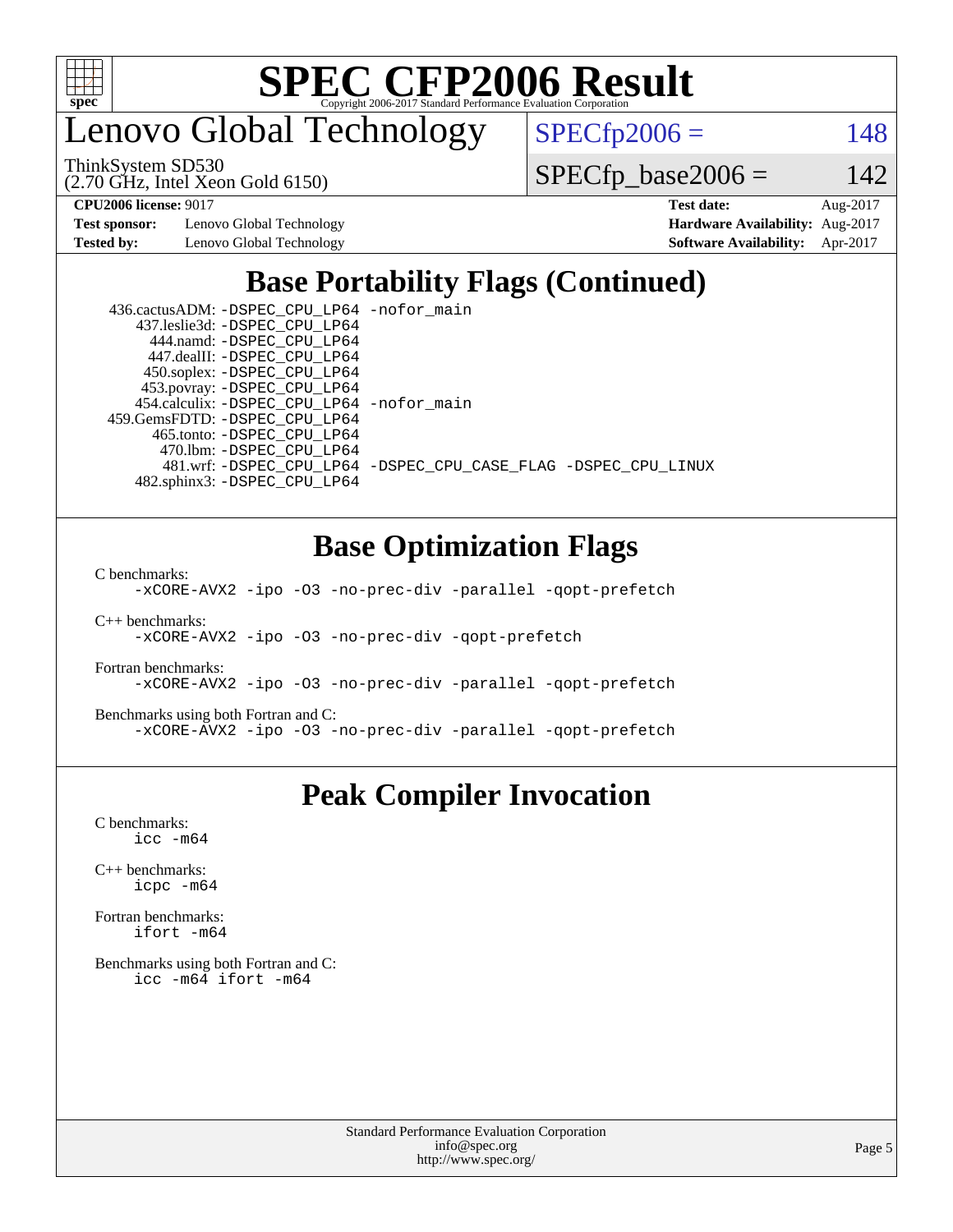

# enovo Global Technology

ThinkSystem SD530

(2.70 GHz, Intel Xeon Gold 6150)

 $SPECfp2006 = 148$  $SPECfp2006 = 148$  $SPECTp\_base2006 = 142$ 

**[Test sponsor:](http://www.spec.org/auto/cpu2006/Docs/result-fields.html#Testsponsor)** Lenovo Global Technology **[Hardware Availability:](http://www.spec.org/auto/cpu2006/Docs/result-fields.html#HardwareAvailability)** Aug-2017 **[Tested by:](http://www.spec.org/auto/cpu2006/Docs/result-fields.html#Testedby)** Lenovo Global Technology **[Software Availability:](http://www.spec.org/auto/cpu2006/Docs/result-fields.html#SoftwareAvailability)** Apr-2017

**[CPU2006 license:](http://www.spec.org/auto/cpu2006/Docs/result-fields.html#CPU2006license)** 9017 **[Test date:](http://www.spec.org/auto/cpu2006/Docs/result-fields.html#Testdate)** Aug-2017

## **[Peak Portability Flags](http://www.spec.org/auto/cpu2006/Docs/result-fields.html#PeakPortabilityFlags)**

Same as Base Portability Flags

# **[Peak Optimization Flags](http://www.spec.org/auto/cpu2006/Docs/result-fields.html#PeakOptimizationFlags)**

[C benchmarks](http://www.spec.org/auto/cpu2006/Docs/result-fields.html#Cbenchmarks):

433.milc: basepeak = yes

 $470.$ lbm: basepeak = yes

 $482$ .sphinx3: basepeak = yes

[C++ benchmarks:](http://www.spec.org/auto/cpu2006/Docs/result-fields.html#CXXbenchmarks)

```
 444.namd: -prof-gen(pass 1) -prof-use(pass 2) -xCORE-AVX2(pass 2)
        -par-num-threads=1(pass 1) -ipo(pass 2) -O3(pass 2)
        -no-prec-div(pass 2) -fno-alias -auto-ilp32
```
447.dealII: basepeak = yes

 $450$ .soplex: basepeak = yes

```
 453.povray: -prof-gen(pass 1) -prof-use(pass 2) -xCORE-AVX2(pass 2)
         -par-num-threads=1-ipo-O3(pass 2)-no-prec-div(pass 2) -unroll4 -ansi-alias
```
[Fortran benchmarks](http://www.spec.org/auto/cpu2006/Docs/result-fields.html#Fortranbenchmarks):

```
410.bwaves: basepeak = yes 416.gamess: -prof-gen(pass 1) -prof-use(pass 2) -xCORE-AVX2(pass 2)
            -par-num-threads=1-ipo-O3(pass 2)-no-prec-div(pass 2) -unroll2 -inline-level=0 -scalar-rep-
    434.zeusmp: basepeak = yes
    437.leslie3d: basepeak = yes
 459.GemsFDTD: -prof-gen(pass 1) -prof-use(pass 2) -xCORE-AVX2(pass 2)
            -par-num-threads=1-ipo-O3(pass 2)-no-prec-div(pass 2) -unroll2 -inline-level=0
            -qopt-prefetch -parallel
      465.tonto: -prof-gen(pass 1) -prof-use(pass 2) -xCORE-AVX2(pass 2)
            -par-num-threads=1(pass 1) -ipo(pass 2) -O3(pass 2)
            -no-prec-div-inline-calloc-qopt-malloc-options=3
            -auto -unroll4
```
Continued on next page

```
Standard Performance Evaluation Corporation
             info@spec.org
           http://www.spec.org/
```